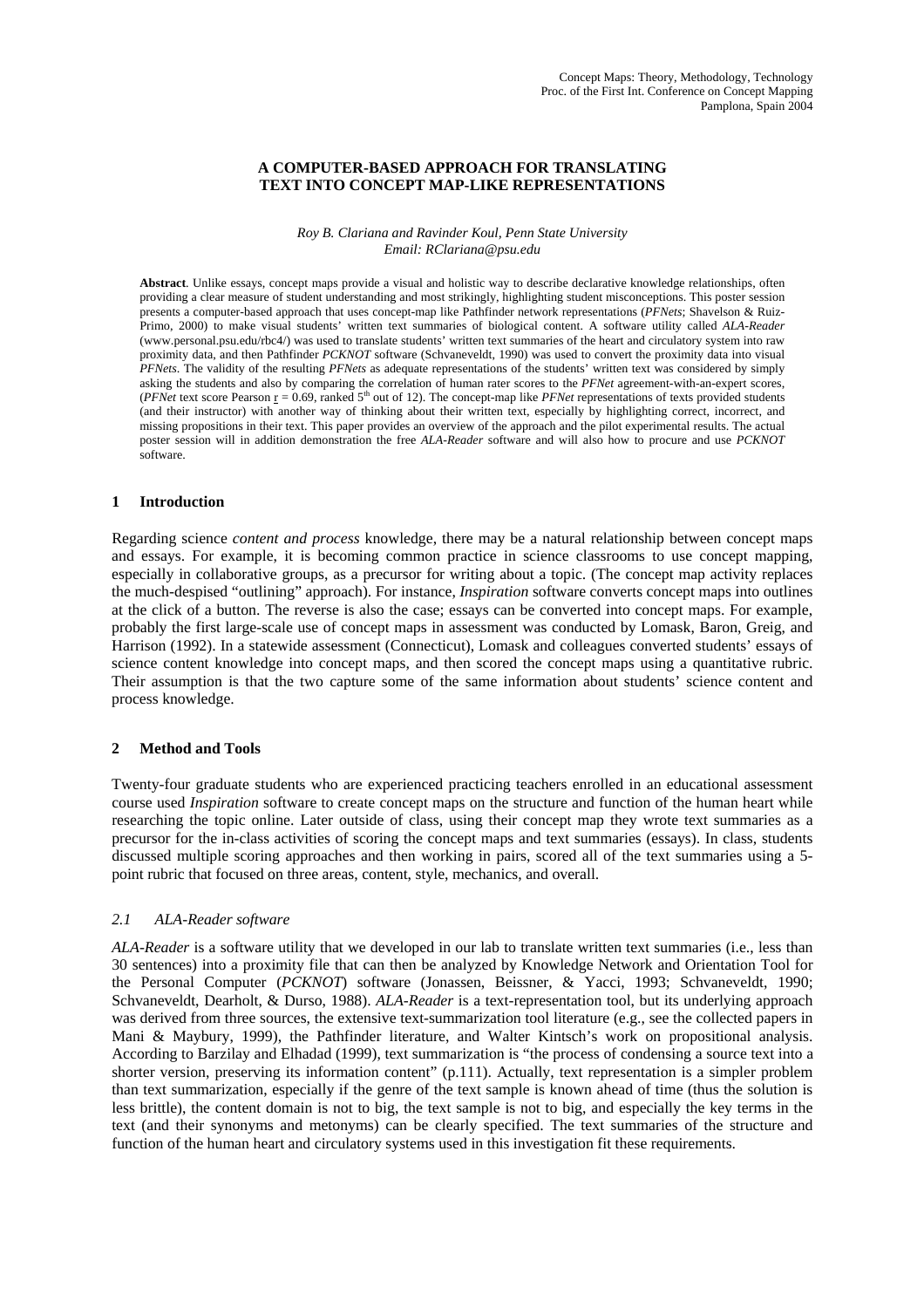*ALA-Reader* uses a list of important terms selected by the researcher (maximum 30 terms) to look for the co-occurrences of these terms in each sentence of the student' text summary. The 26 terms used here (and their synonyms and metonyms) were identified through text-occurrence frequency analysis followed by biology expert selection. *ALA-Reader* analyzes terminology co-occurrence and then converts term co-occurrence into propositions, which are then aggregated across all sentences into a proximity array. For example, imagine a simple text about taking your pets on a trip. Given five important terms such as "cat", "dog", "pet", "car" and "truck", the co-occurrences of these terms in the text in three sentences are easily captured (see Figure 1). The first sentence contains "pets", "dog", and "cat" and so "1s" are entered into the co-occurrence table for these terms, but not for "car" and "truck", and so on for each sentence.

| <b>Sentences</b>                                                        |   | Co-occurrence table |     |     |     |       |  |
|-------------------------------------------------------------------------|---|---------------------|-----|-----|-----|-------|--|
|                                                                         |   | cat                 | dog | pet | car | truck |  |
| I have two pets, my dog is named Buddy and<br>my cat is named Missy.    | → |                     |     |     |     |       |  |
| My dog likes to ride in my dad's truck.                                 | → |                     |     |     |     |       |  |
| But not Missy (metonym for cat), she will<br>only ride in my mom's car. | → |                     |     |     |     |       |  |
| more sentences here                                                     |   |                     |     |     |     |       |  |

Figure 1. A simple text and its co-occurrence table.

Next the co-occurrences of terms in each sentence are converted into propositions. For example, the terms that co-occur in the first sentence, "pets", "dog", and "cat", combine to form three propositions, pet-dog, pet-cat, and dog-cat. These three propositions are shown in the first sentence proposition array (see the left panel of Figure 2)

|       | First sentence |     |     |     |       | Second sentence |     |     |                          |       |  | Third sentence |     |     |     |       |
|-------|----------------|-----|-----|-----|-------|-----------------|-----|-----|--------------------------|-------|--|----------------|-----|-----|-----|-------|
|       | cat            | dog | pet | car | truck | cat             | dog | pet | car                      | truck |  | cat            | dog | pet | car | truck |
| cat   |                |     |     |     |       |                 |     |     |                          |       |  |                |     |     |     |       |
| dog   |                | -   |     |     |       |                 | ۰   |     |                          |       |  |                | -   |     |     |       |
| pet   |                |     |     |     |       |                 |     |     |                          |       |  |                | C   | -   |     |       |
| car   |                |     |     | -   |       |                 |     |     | $\overline{\phantom{0}}$ |       |  |                |     | 0   | -   |       |
| truck |                |     |     | 0   |       |                 |     |     | 0                        | -     |  |                |     |     |     |       |

**Figure 2**. Each sentence terms co-occurrences converted to propositions.

Finally, the propositions are aggregated (not summed) across all of the sentences into one proximity array. For example, if you aggregate all of the proposition arrays for all three sentences, you will obtain the text proximity array shown in the left panel of Figure 3. This proximity array is saved by *ALA-Reader* as a \*.prx file that can be directly read by the *PCKNOT* software, which can produce the *PFNet* shown in the right panel of Figure 3 and also can compare the students' *PFNets* to each other and to an expert referent *PFNet*.



**Figure 3**. The text proximity array and its *PFNet* representation.

#### *2.2 PCKNOT software*

*PCKNOT* (Schvaneveldt, 1990) is software that coverts raw proximity data into *PFNet* representations and then compares the similarity of *PFNets* to an expert referent *PFNet*. It uses a mathematical algorithm to determine a least-weighted path that connects all of the important terms. The resulting *PFNet* is a concept-map like representation purported to represent the most salient relationships in the raw proximity data. The links describe the least weighted path (see the right panel of Figure 3). To score a student's text proximity raw data, *PCKNOT* was used to convert all of the students' raw text proximity data from *ALA-Reader* into *PFNets*. Then the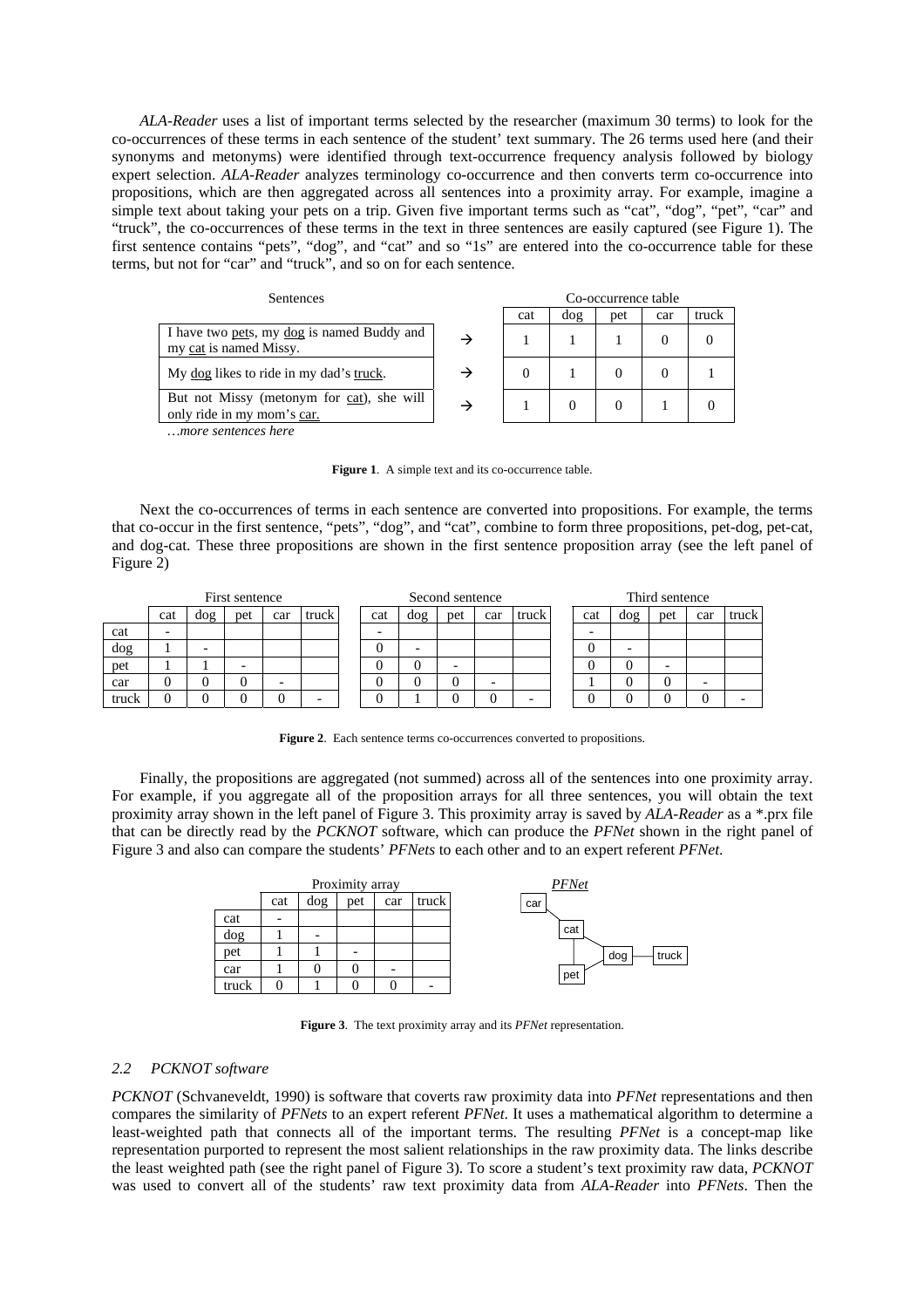students' *PFNets* were compared to the *PFNet* derived from a text summary written by an expert Biology instructor. The students' proposition-agreement-with-the-expert scores ranged from 0 to 20. These agreement scores were linearly converted to a 5-point scale (i.e., divide by 4 and then round up to the nearest whole number) in order to conform to the 5-point text score scale used by the human raters.

## *2.3 Comparing text scores (from human raters) to the ALA-Reader/PFNet text scores.*

To help determine whether the *PFNet* representations actually capture the vital content propositions in the written text, we compared the *PFNet* text scores to the scores of eleven pairs of raters. The raters were the same students who had developed the concept maps and written texts, but had now put on their "teacher" hats. The scores for each written text are shown in Table 1, ordered from best (raters J and K, Pearson  $r = 0.86$ ) to worst (raters H and I, Pearson  $r = 0.11$ ). The *ALA-Reader / PFNet* text scoring approach obtained scores that were moderately related to the combined text score, Pearson  $r = 0.69$ , and ranked  $5<sup>th</sup>$  overall.

|                                    | J & K Raters   | F Raters<br>$\otimes$<br>$\boxed{\mathbf{L}}$ | L & X Raters   | Q Raters<br>ž,<br>$\mathbf{r}$ | PFNet                   | <b>B</b> Raters<br>$\infty$<br>$\blacktriangleleft$ | O Raters<br>J& | & D Raters<br>$\cup$ | & M Raters<br>Z | & U Raters<br>$\vdash$ | V Raters<br>Š,<br>ڻ | & I Raters<br>Η | Combined |
|------------------------------------|----------------|-----------------------------------------------|----------------|--------------------------------|-------------------------|-----------------------------------------------------|----------------|----------------------|-----------------|------------------------|---------------------|-----------------|----------|
| Text O                             | $\overline{2}$ | $\mathbf{1}$                                  | $\mathbf{2}$   | $\overline{c}$                 | $\mathbf{1}$            | $\overline{2}$                                      | 3              | $\mathbf{1}$         | $\overline{4}$  | 3                      | $\overline{4}$      | 5               | 2.5      |
| Text U                             | $\overline{2}$ | 3                                             | $\overline{2}$ | $\mathbf{1}$                   | $\mathbf{1}$            | 3                                                   | $\overline{4}$ | $\overline{c}$       | 5               | $\overline{4}$         | $\overline{4}$      | 5               | 3.0      |
| Text B                             | $\overline{c}$ | 3                                             | 3              | 3                              | $\mathbf{1}$            | $\overline{4}$                                      | 3              | 3                    | $\overline{4}$  | $\overline{4}$         | $\overline{4}$      | $\overline{4}$  | 3.2      |
| Text F                             | $\mathbf{2}$   | 3                                             | $\overline{4}$ | 3                              | $\overline{2}$          | 3                                                   | $\overline{4}$ | 3                    | $\overline{4}$  | $\overline{c}$         | 5                   | 5               | 3.3      |
| Text T                             | 3              | $\overline{4}$                                | 3              | 3                              | 3                       | 3                                                   | $\overline{4}$ | 3                    | $\overline{4}$  | $\overline{4}$         | 3                   | 3               | 3.3      |
| Text E                             | $\mathbf{2}$   | $\overline{4}$                                | 3              | $\overline{4}$                 | $\mathbf{1}$            | 5                                                   | $\overline{4}$ | 3                    | $\overline{4}$  | $\overline{4}$         | $\overline{4}$      | 5               | 3.6      |
| Text Q                             | $\overline{2}$ | 3                                             | $\overline{4}$ | 5                              | $\mathbf{1}$            | $\overline{4}$                                      | $\overline{4}$ | 3                    | 5               | 3                      | 5                   | $\overline{4}$  | 3.6      |
| Text V                             | 3              | $\overline{4}$                                | $\overline{4}$ | 3                              | $\boldsymbol{2}$        | $\overline{4}$                                      | $\overline{4}$ | 3                    | $\overline{4}$  | $\overline{4}$         | $\overline{4}$      | $\overline{4}$  | 3.6      |
| Text I                             | 3              | 3                                             | 5              | 3                              | $\boldsymbol{2}$        | 5                                                   | 3              | 5                    | $\overline{4}$  | $\overline{4}$         | 3                   | $\overline{4}$  | 3.7      |
| Text D                             | $\overline{4}$ | $\overline{4}$                                | 3              | 3                              | $\overline{\mathbf{3}}$ | $\overline{4}$                                      | 5              | 5                    | $\overline{4}$  | $\overline{4}$         | 5                   | $\overline{4}$  | 4.0      |
| Text K                             | $\overline{4}$ | 5                                             | $\overline{4}$ | 5                              | $\boldsymbol{2}$        | $\overline{4}$                                      | $\overline{4}$ | $\overline{4}$       | 5               | 3                      | $\overline{4}$      | 5               | 4.1      |
| Text N                             | 5              | 5                                             | 5              | 5                              | $\mathbf{1}$            | $\overline{4}$                                      | $\overline{4}$ | 3                    | 5               | $\overline{4}$         | $\overline{4}$      | 5               | 4.2      |
| Text L                             | $\overline{4}$ | $\overline{4}$                                | 5              | 5                              | 3                       | $\overline{4}$                                      | $\overline{4}$ | $\overline{4}$       | 5               | $\overline{4}$         | $\overline{4}$      | 5               | 4.3      |
| Text J                             | 5              | $\overline{4}$                                | $\overline{4}$ | $\overline{4}$                 | $\overline{\mathbf{4}}$ | 5                                                   | $\overline{4}$ | 3                    | 5               | 5                      | 5                   | 5               | 4.4      |
| Text P                             | 5              | $\overline{4}$                                | 5              | 5                              | $\mathbf{3}$            | 5                                                   | 5              | 3                    | 5               | $\overline{4}$         | $\overline{4}$      | 5               | 4.4      |
| Text C                             | $\overline{4}$ | 5                                             | 5              | $\overline{4}$                 | 5                       | $\overline{4}$                                      | 5              | 5                    | 5               | $\overline{4}$         | 5                   | $\overline{4}$  | 4.6      |
|                                    |                |                                               |                |                                |                         |                                                     |                |                      |                 |                        |                     |                 |          |
| Pearson $\underline{\mathbf{r}} =$ | .86            | .82                                           | .79            | .74                            | .69                     | .69                                                 | .66            | .66                  | .59             | .42                    | .30                 | .11             |          |
| $rank =$                           | $\mathbf{1}$   | $\overline{c}$                                | 3              | $\overline{4}$                 | 5                       | 6                                                   | 7              | $\,$ 8 $\,$          | 9               | 10                     | 11                  | 12              |          |

**Table 1**. Scores for each text from 12 sources.

# **3 Summary**

In this pilot study, graduate students used *Inspiration* software to create concept maps while researching the structure and function of the human heart online, these concept maps were used to write text summaries, and then the text summaries were translated into concept map-like representations using computer-based software tools. The findings suggest that this approach captures some aspects of science content and/or process knowledge contained in the students' text summaries. The concept-map like *PFNet* representations of texts provides students (and their instructor) with another way of thinking about their written text and their science content knowledge, especially by highlighting correct, incorrect, and missing propositions. Given a little thought, there are multiple ways that this approach can be used instructionally. For example, one of our near